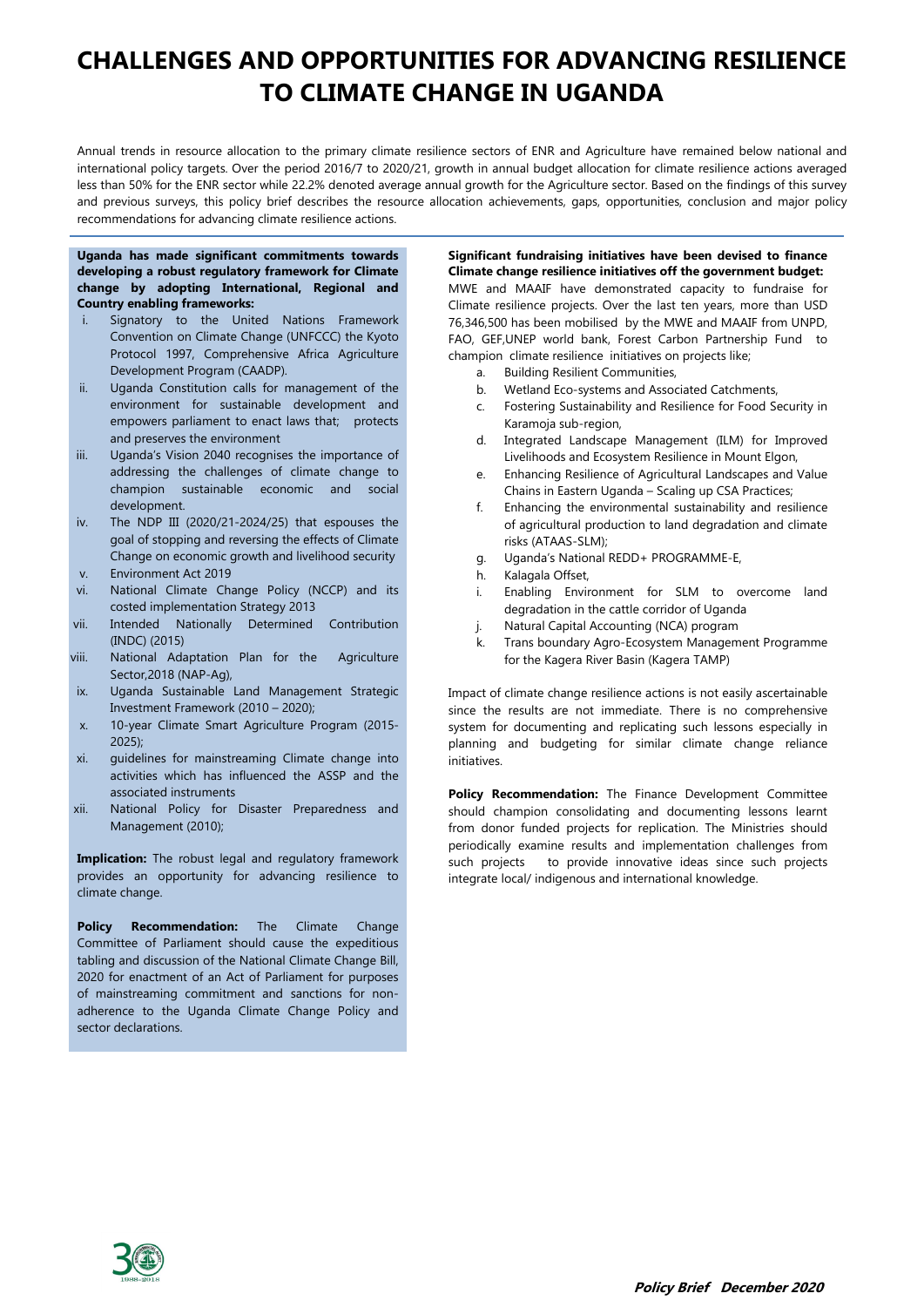## **ENR sector budget allocations have increased annually by less than 50% of the sector projected funding thereby implying the sector will not achieve any of its 2030 targets**.

Water and Environment Sector Strategic Investment Plan (SSIP) 2018- 2030 illustrated three funding scenarios of Business as Usual (BAU), Moderate I (MOD-L) and Moderate II (MOD-H) respectively denoted by subsequent year's increase in budget allocation by less than 50%, slight increase by 50% (equal to UGX 1200B) and tripling the funding levels (equal to UGX 2400B), (MWE,2018). Moderate II (MOD-H) funding scenario signifies a growth rate for imminent attainment of climate resilience set targets by 2030(MWE, 2018).

|                                                                              | 2016/17 | 2017/18 | 2018/19 | 2019/20  | 2020/21 |
|------------------------------------------------------------------------------|---------|---------|---------|----------|---------|
| <b>Annual</b><br><b>Budget</b><br><b>Allocation</b><br><b>Growth</b><br>Rate |         | 43.9%   | 21.2%   | $-31.3%$ | 42.7%   |
| <b>Annual %</b><br><b>Budget</b><br><b>Release</b>                           | 65.6%   | 82.0%   | 77.3%   |          |         |
| <b>Annual</b><br><b>Absorption</b><br>rate                                   | 95.6%   | 96.4%   | 97.5%   |          |         |

Funding levels represented by the resource allocation structure has consistently fallen within the Business as Usual financing scenario implying the sector will not achieve any of its set targets by 2030.

**Policy Recommendation**: The Department of Climate Change under the Ministry of Water and Environment should be strengthened with adequate financial, human and infrastructure capacity to champion implementation of the climate change policy in the Country.

**Resource allocation criterion to the ENR and Agricultural sectors at District level is qualitatively adopted and highly variable**

|                                                         | Average Values of Specified Budget Allocation Indicators for Period<br>2016/17 to 2020/21 by sampled District |          |      |                |               |          |  |
|---------------------------------------------------------|---------------------------------------------------------------------------------------------------------------|----------|------|----------------|---------------|----------|--|
| <b>Indicators</b>                                       | Kyenjojo                                                                                                      | Kyegegwa | Arua | <b>Buduuda</b> | <b>Kasese</b> | Isingiro |  |
| %<br><b>Production</b><br>to Dist.<br><b>Budget</b>     | 8.8%                                                                                                          | 7.8%     | 5.0% | 6.0%           | 5.2%          | 8.1%     |  |
| % Water &<br>Env to<br><b>District</b><br><b>Budget</b> | 3.6%                                                                                                          | 4.1%     | 3.0% | 3.9%           | 3.1%          | 5.4%     |  |

 $<sup>1</sup>$  Case of factories, fuel stations etc</sup>

## **Growth in annual average resource allocation to the agricultural sector is deduced as 22.2% over the period 2016/7 to 2020/21**

Agricultural Sector Strategic Plan (ASSP) 2015/16 to 2019/20 prescribed the constrained budget allocation and the ideal case scenario. Aided by a four-year moving average, the constrained resource allocation criteria was set at UGX 1,036,625 M while the four-year moving average for the ideal case scenario was set at UGX 1,620,025M.(MAAIF 2016).



The sector continues to grapple with resource malaise at macro sector resource allocation level that inevitably and adversely affects availability of funding to climate resilience actions;

**Policy Recommendation:** Through the Budget Committee, Parliament should champion evaluation of responsiveness to national climate resilience budgeting targets embedded in ministerial policy statements.

Parliament should consider instituting a mechanism where Private Developers<sup>1</sup> are compelled to make financial contributions to climate resilience actions in line with the benefits accruing to their investments due to climate resilient ecosystem and communities. This could also be buttressed with a revenue enhancement strategy to provide off-sets for degraded ecosystems by the specific private sector led development actions.

The sharp increase in funding point to the reactionary nature of allocation to the two sectors. The abrupt increase in funding to the two sectors in Isingiro is a response to the prolonged drought that hit the District in 2016.

## **Policy Recommendations:**

The Ministry of Water and Environment should strengthen the effectiveness of the District Environment Committees so that they can deliberate on issues and actions for advancing climate change resilience. District Environment Committees should among others; periodically review responsiveness of the District Development Plans to climate change, support fund raising initiatives for Climate Change interventions and approval of an annual calendar of committee meetings.

The District Production Department working together with



 $\overline{a}$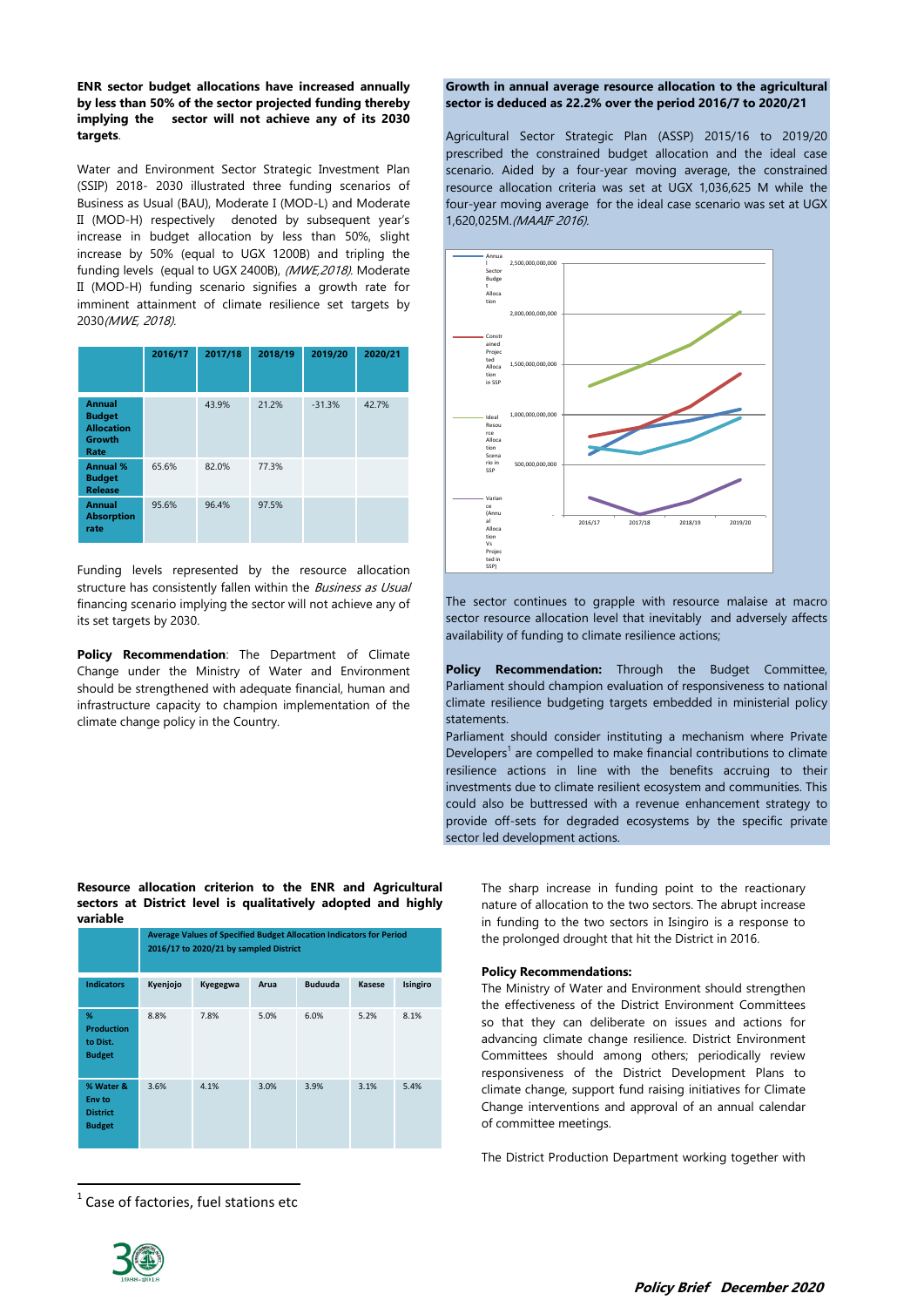| <b>Annual</b><br><b>Budget</b><br><b>Allocation</b><br><b>Growth</b><br>Rate-W&E                   | 7.0%  | 12.1% | 396.5% | 9.7%  | 22.5% | 174.5% |
|----------------------------------------------------------------------------------------------------|-------|-------|--------|-------|-------|--------|
| <b>Annual</b><br><b>Budget</b><br><b>Allocation</b><br><b>Growth</b><br>Rate-<br><b>Production</b> | 72.1% | 61.6% | 181.8% | 27.7% | 75.4% | 154.2% |

#### **Insufficiency of Staffing in the department of climate:**

A baseline study conducted in 2012 across selected institutions in Uganda and the different sectors, indicated the need to strengthen human skills and capacity development for purposes of addressing climate change. (Ministry of Water and Environment Climate Change Unit June 2013). This informed the preparation of the National Strategy and Action Plan to strengthen human resources and skills to advance green, low-emission and climateresilient development in Uganda 2013 - 2022 However, the proposed interventions are yet to be fully implemented.

#### **Policy Recommendation:**

Ministries of Local Government and Public Service should strengthen the human resource capacity of local governments with respect to climate resilience planning and budgeting;

Ministry of Public Service should undertake a workload analysis to establish the required human resource at all levels to fully champion climate change in the country.

**Dysfunctional District Environment Committees:** Funding modalities for operationalizing District Environment Committees $2$  as provided for by the National Environment Act 2019 are yet to be documented and as such the functional effectiveness of these structures has remained in abeyance at the district level hence cross-Sectoral coordination of environmental matters have continued to remain unattended to.

**Policy Recommendation**: The Ministry of Water and Environment should strengthen the effectiveness of the District Environment Committees so that they can deliberate on issues and actions for advancing climate change resilience. District Environment Committees should among others; periodically review responsiveness of the District Development Plans to climate change, support fund raising initiatives for Climate Change interventions and approval of an annual calendar of committee meetings

## **References**

 $\overline{a}$ 

Ministry of Finance Planning and Economic Developed, Approved Estimates of Revenue and Expenditure (Recurrent And Development)

the District Statistician should undertake periodic surveys and publication of findings regarding status of the climate change resilience interventions, impact, social practices in line with climate change, challenges and lessons learnt. Finds of such surveys should be an agenda item on one of the scheduled District Environment Committee meetings.

## **Infective Coordination of Climate Change actions at District Level:**

While Government Public Service designated the District Natural Resources Officer (DNRO) as the Climate Change Focal person within Local Governments, there has been no instrument officially requiring the DNRO to coordinate report and enforce climate change interventions within the District. Consideration of Climate Change and Mineral Development as cross cutting issues at district level has provided ground for ineffective planning, reporting and coordination of climate change actions. In effect, Climate Change is left to everybody and nobody takes responsibility. The practice of UNMA coordinating with the line department at local government levels on only specific activities like information dissemination has aggravated the effects of not mirroring the aspiration of the Climate change department and UNMA at local government level.

#### **Policy Recommendation**

Beyond the climate desk, the Ministry of Public Service should provide for a climate change sector working group, regularise Climate Change Focal Persons at all levels and make climate change interventions/innovations one of the components for appraisal rating for Public Servants.

The CSOs and networks should support capacity building for skills and knowledge enhancement of their members to effectively engage in planning and budgeting processes at both local and national levels with a target of influencing resource allocation and investments for building community resilience to climate change in the agriculture and water and Environment Sectors.

### **Conclusion**

Whereas the government of Uganda has instituted a compressive framework for championing climate reliance, the study has brought to light the glaring gaps in climate resilience budget allocation evidenced by trends that fall below the policy targets embedded in National planning frameworks and international declarations to which Uganda subscribes.

The criterion for resource allocation at district level is largely sentimental rather than grounded in technical principles thereby impeding proper climate resilience intervention setting and actualization.

Key gaps identified include regulatory and human capacity inadequacies both at National and local levels which have impeded planning, mainstreaming and implementation of climate resilience interventions. The gaps calls for a deliberate policy shift aimed at enhancing sustained funding Agriculture and Water and Environment as front-line sectors for sustained climate resilience.

<sup>2</sup> Every district shall establish a district environment and natural resources committee, which shall comprise—The District Chairperson; (b) the Members of Parliament from the district; (c) the Resident District Commissioners; (d) the Secretary for environment; (e) the District Natural Resources Officer; who shall be the secretary; (f) the Chief Administrative Officer; (g) the district engineer; (h) the town clerk; (i) the Mayor, town clerk and secretary responsible for environment at the urban council; (i) the district planner; (k) the physical planning officer; and (l) community development officer.